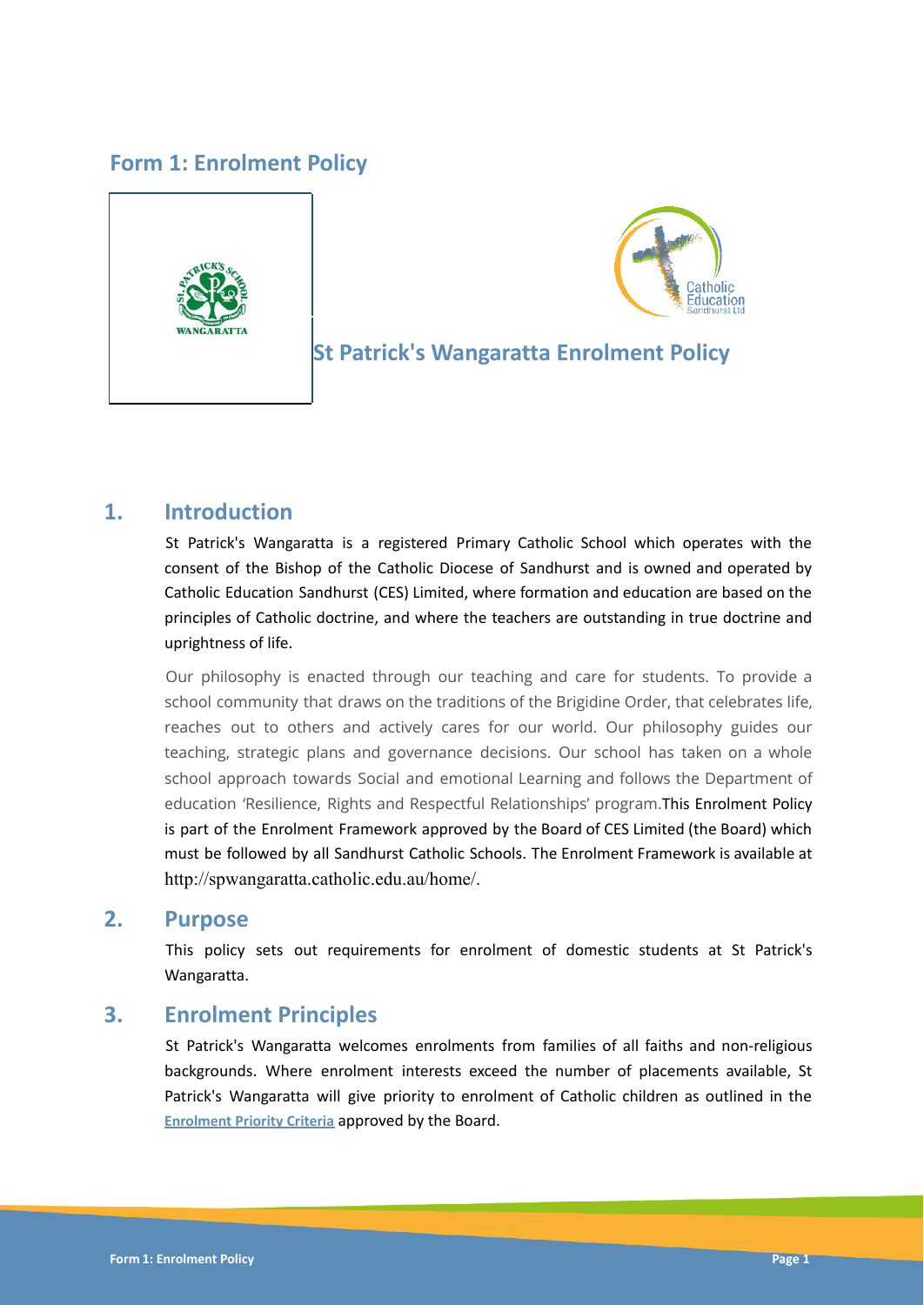Families who enrol their children at St Patrick's Wangaratta do so on the understanding that they respect and agree to support the Catholic identity, ethos and mission of the school and acknowledge the importance of religious education for their children.

St Patrick's Wangaratta wants to make every effort to ensure Catholic education is accessible to every Catholic family through the provision of family-friendly fee payments and relief.

St Patrick's Wangaratta strives to accommodate children with diverse needs. In cases where a child requires significant adjustments in order for an enrolment to be possible, St Patrick's Wangaratta will consider its obligations arising from Disability Standards and related legislation; what is in the best interest of the child and whether the school can reasonably be expected to make the required adjustments to assist the child to take part in education courses and programs, on the same basis as a child without disability.

Enrolment is subject to the maximum capacity of St Patrick's Wangaratta. For those students not able to be offered enrolment, St Patrick's Wangaratta will support their families in finding enrolment with another Catholic school.

### **4. Enrolment requirements**

#### **Age requirements**

A child is eligible to enrol in Foundation level at St Patrick's Wangaratta if they are five years old by 30 April in the year in which they begin school. If a parent/guardian is seeking to enrol their child at a younger age, a minimum age exemption is required from the Executive Director of CES Limited via the **Application for Early Age Entry to School**. Approval for early age enrolment will only be granted in exceptional circumstances.

It is expected that students seeking enrolment will normally reside in the designated parish or the agreed area that St Patrick's Wangaratta serves. Students may be accepted for enrolment outside their parish or agreed area, which the school serves if there are demonstrable circumstances which significantly disadvantage the student and/or family should the enrolment not occur or if St Patrick's Wangaratta meets their needs more appropriately than the student's designated parish school.

#### **Documentary evidence**

You are required to provide particular information about your child during the enrolment process, both at the provisional application stage and if the school offers your child a place. Please note that lodgement of the enrolment form does not guarantee enrolment at the school. If the information requested is not provided**,** St Patrick's Wangaratta may not be able to enrol your child.

St Patrick's Wangaratta require the following documents from parents/guardians for enrolment purposes: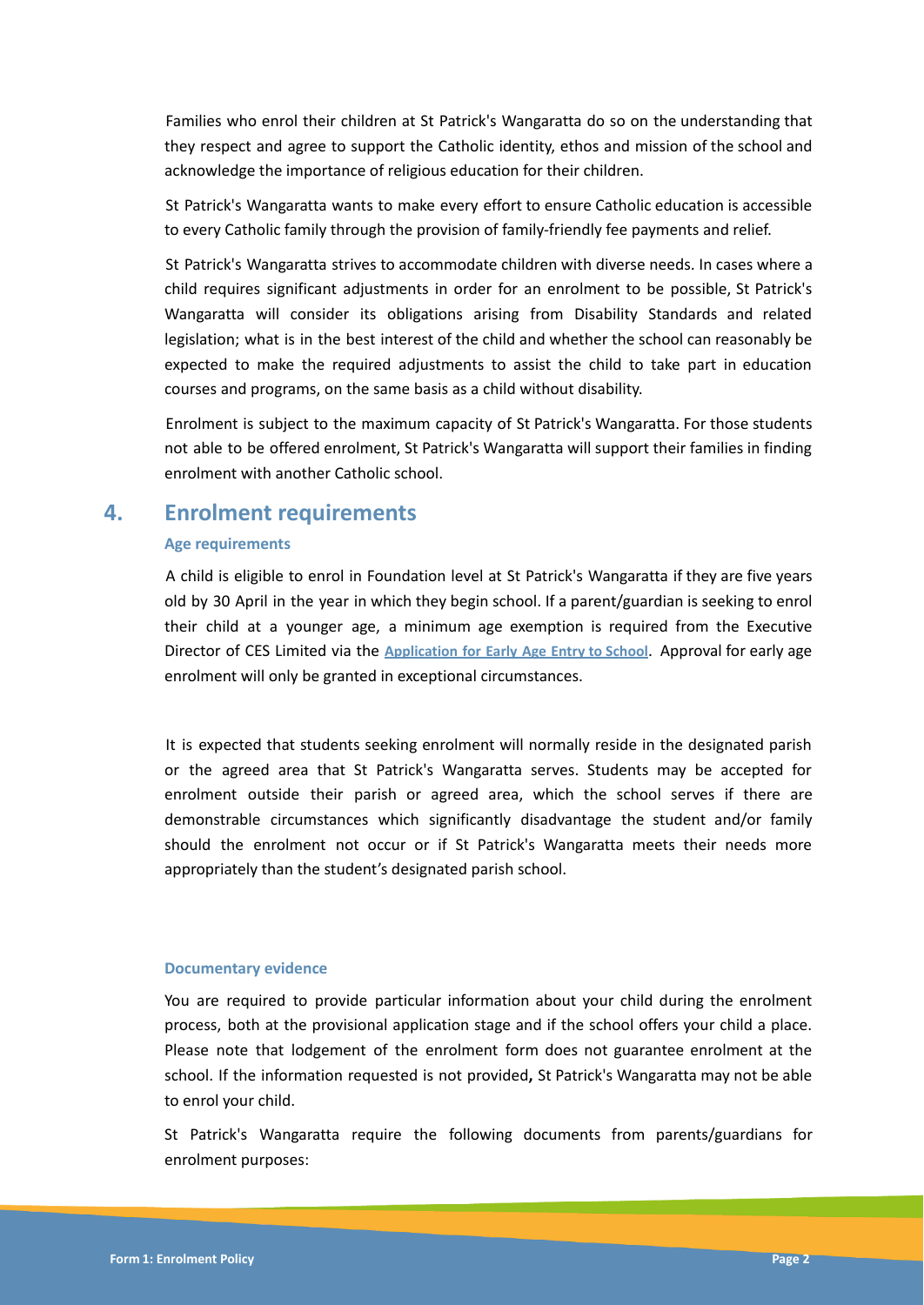- 1. evidence of the child's Australian citizenship or permanent residency or eligible visa details
- 2. birth certificate of the child
- 3. immunisation records and other health records
- 4. court orders, custody arrangements relating to the child
- 5. previous school reports (if enrolling in a year other than Foundation)
- 6. any documentation relating to specific medical, health, intellectual conditions that will trigger the need for the school to provide reasonable adjustments to the learning environment

**Fees**

School fees; fee schedules and payment options are outlined in the St Patrick's Wangaratta Fees document published on the school website.

The fees must be paid for a child to enrol and to continue enrolment at St Patrick's Wangaratta. The school has discretion whether to allow a child to participate in optional or extracurricular school events, such as paid school excursions or extracurricular activities, while fees remain due and payable.

In accordance with **CES Limited's School Fee Policy**, any family facing genuine financial hardship should in the first instance speak with the Principal. Families facing hardships are encouraged to apply for a fee concession. This includes those families who hold a Health Care Card (HCC) eligible for Camps, Sports and Excursion Funds (CSEF). An application for a fee concession should be made to St Patrick's Wangaratta and all information provided will be treated in the strictest of confidence.

### **5. Enrolment process**

St Patrick's Wangaratta enrolment process, including timelines and forms are published on the school website. The following enrolment related documents are published/available on our website:

**CES Limited Enrolment Framework St Patrick's Wangaratta Enrolment Policy St Patrick's Wangaratta Parent Handbook Shared Behaviour Expectations/Code of Conduct**

## **6. Enrolment register**

In accordance with requirements of the Education and Training Reform Regulations 2017 (ETR Regulations), St Patrick's Wangaratta maintains a register of enrolments that contains at minimum the following information in relation to each student enrolled at the school: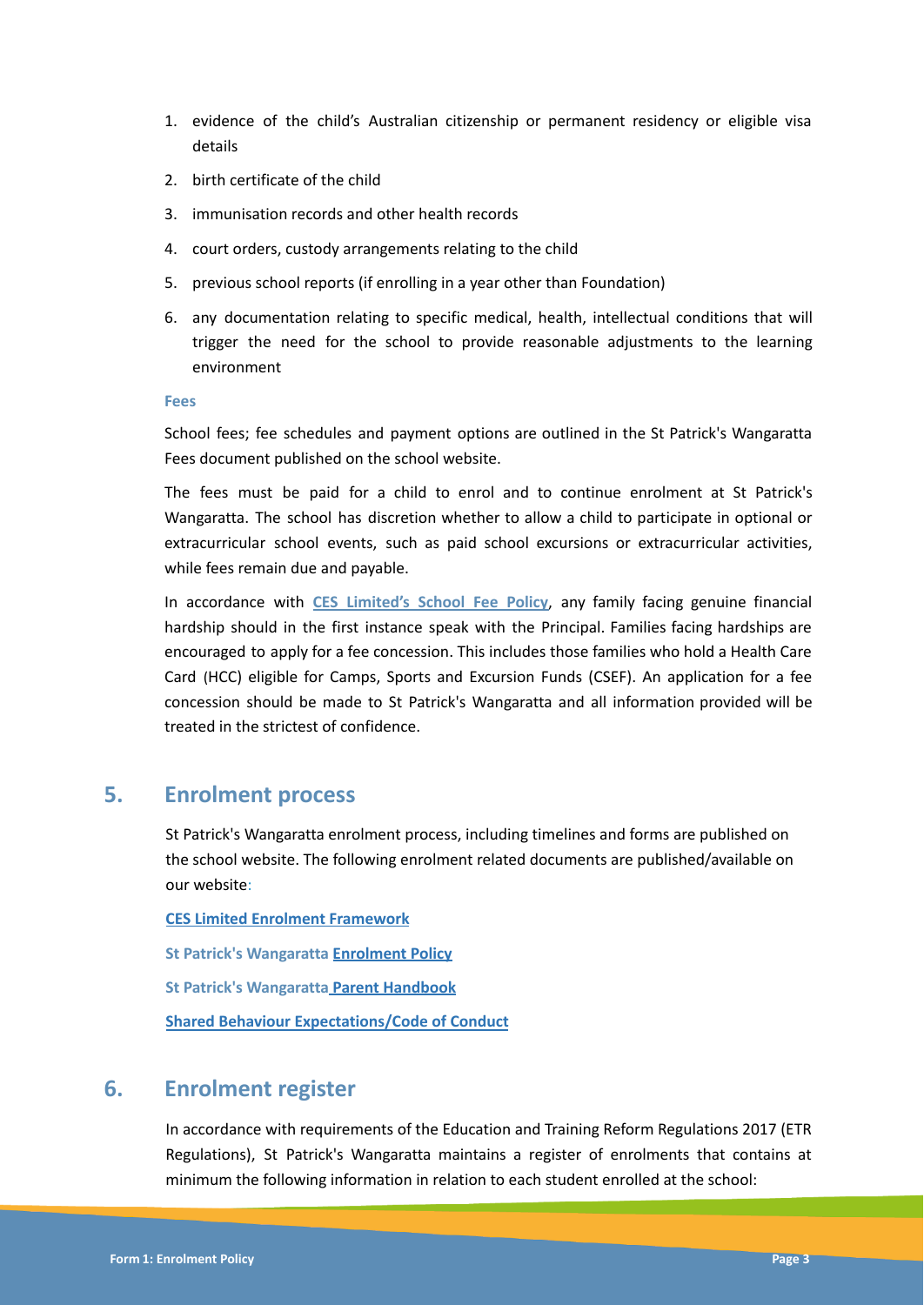- 1. The student's name, age and address
- 2. The name and contact details of any parent or guardian of the student
- 3. The date of enrolment of the student
- 4. The Victorian Student Number allocated to the student
- 5. The date that the student ceases to be enrolled at the school

#### **Insert text to reflect your school's procedures**

The information collected during the process of enrolment will be stored, maintained and shared in accordance with the *Privacy Act* 1988 *(Cth.).* A copy of the enrolment information will also be maintained in each student profile.

## **7. Enrolment register procedures**

St Patrick's Wangaratta collects enrolment data at the point of enrolling a new student. For all existing students, the school undertakes a process of confirming enrolment data, including health information and emergency contact information. The process of confirming enrolments typically occurs at the end of an academic year. It is the responsibility of the parents/guardians to inform the school of any changes to the enrolment information as soon as practicable. It is the responsibility of the Principal member to collect, store and maintain enrolment information in the register in accordance with this Policy and procedures.

| <b>Position/Roles</b>      | <b>Responsibilities</b>                                                                                                                                                                                                                     |  |
|----------------------------|---------------------------------------------------------------------------------------------------------------------------------------------------------------------------------------------------------------------------------------------|--|
| <b>ICES Limited Board</b>  | Approves Enrolment Framework                                                                                                                                                                                                                |  |
| <b>lExecutive Director</b> | Approves contextualisation of school enrolment policies and procedures<br>Make decisions in relation to enrolment appeals as outlined in the<br>Enrolment Procedures document.                                                              |  |
| School Principal           | Ensure St Patrick's Wangaratta Enrolment Policy and Procedure is aligned with<br>CES Limited Enrolment Framework and implement the Framework.<br>Make enrolment decisions as outlined in the Enrolment Procedures document.                 |  |
| Principal                  | Collect, store and maintain Enrolment information in accordance with St Patrick's<br>Wangaratta Enrolment policy and procedure.<br>Provide prospective parents with the necessary information for the enrolment and<br>admission processes. |  |
| Parents/guardians          | Read and complete the Application for Enrolment Forms;<br>the Enrolment Agreement, related Enrolment documents.                                                                                                                             |  |

# **8. Roles and Responsibilities**